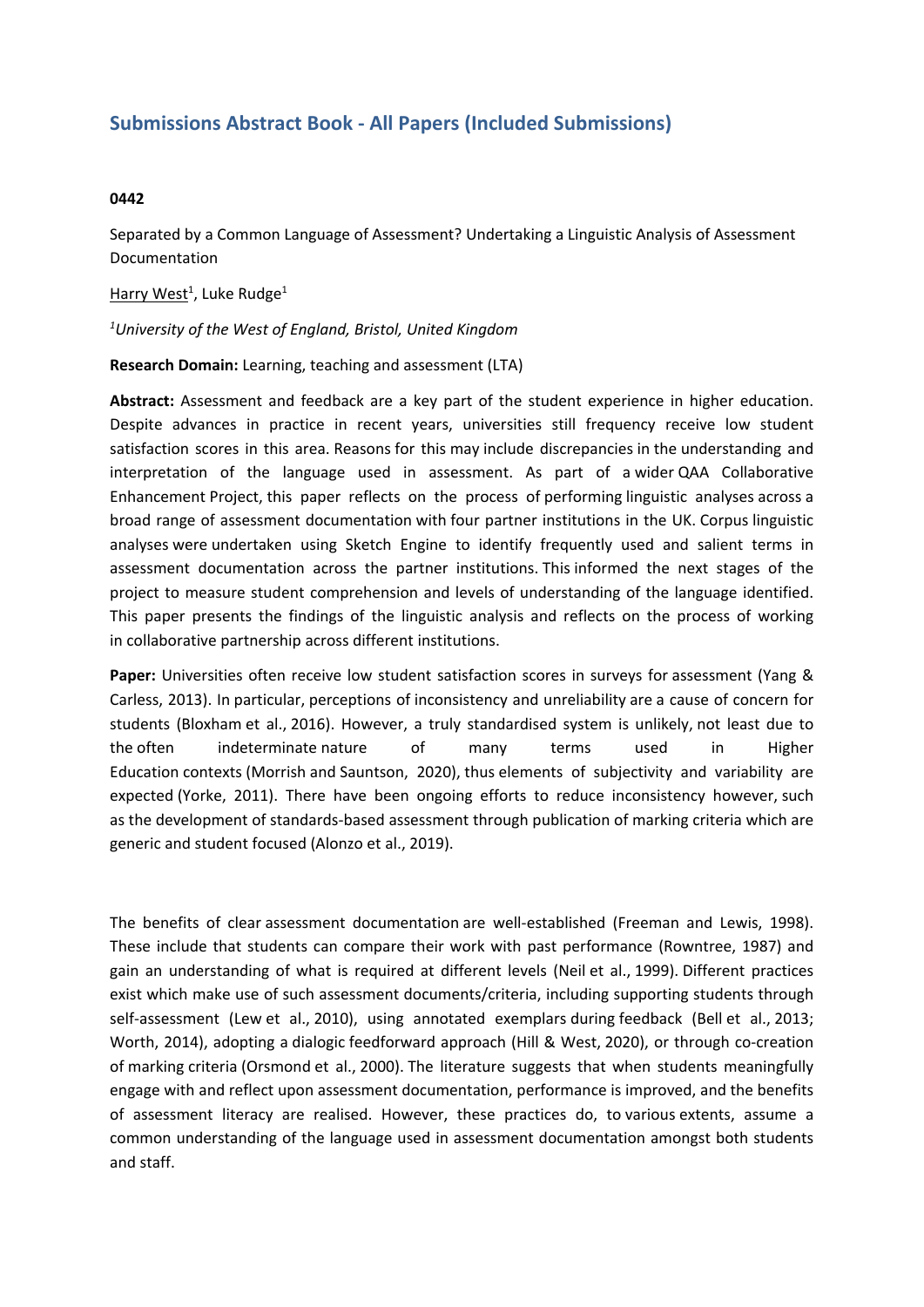As part of the QAA Collaborative Enhancement Project exploring the language of assessment, this paper reflects on the process of undertaking <sup>a</sup> linguistic analysis of <sup>a</sup> range of assessment documentation, including assessment briefs, module learning outcomes and specifications, marking criteria and grading descriptors, and student-facing university policies. Each of the four UK partner institutions on the project performed equivalent corpus analyses of their analogous documentation, with the goal being to apply corpus linguistic methodologies to query the language used (McEnery and Hardie, 2012). This provided insight into identifying common and key terms and phrases relating to assessment, marking and the regulation of assessment (e.g. critically analyse, describe), and the level of performance (e.g. excellent, good, poor). Each institution complied documentation from across 17 subject clusters, mapped according to the UK HECoS CAH1 codes – the clusters were chosen where at least 3/4 of the partner institutions were delivering large programmes.

The documentation was compiled and analysed using the software package Sketch Engine (Kilgarriff et al., 2014), made available via the EU Horizon 2020-funded ELEXIS project. One main corpus was compiled in each institution, each consisting of four subcorpora: 1) assessment briefs, 2) learning outcomes, 3) marking criteria and grade descriptors, 4) university policies relating to assessment. The word count of each institution's main corpus was checked to ensure parity (i.e., a maximum discrepancy of 5,000 words between the largest and the smallest count).

Each corpus was queried from two broad perspectives. Firstly, a word frequency analysis of common parts of speech (i.e., nouns, verbs, adjectives and adverbs) was undertaken to identify recurring lexis within assessment documentation (e.g., critically and grounding). Secondly, a keyword analysis identified statistically salient single and multi-word terms relative to a corpus of everyday British English usage: the English Web 2020 corpus (e.g., innovative thought and rigorous argument). In both instances, manual confirmation was employed to remove false-positives (e.g., the verb to be and its conjugated forms) and to investigate how lexis/terms are used in context via collocational analysis.

Finally, the top 50 results of each query across institutions were then compared to identify lexical patterns, discrepancies and, ultimately, the terminology that would feedforward into the next stage of the larger project investigating the level of student comprehension of these terms via the use of <sup>a</sup> survey and focus groups. The broader project permits us to determine the extent to which there is <sup>a</sup> common understanding of frequently used language in assessment documentation, but as alluded to above, this could only be completed in <sup>a</sup> robust manner by accurately following supportable linguistic methodology and theory.

We also reflect on the opportunities and challenges afforded by working across four partner institutions in undertaking this analysis. Whilst each institution collated their own documentation and undertook their own analyses, coordination was still required to ensure equivalent documentation was included in the corpora and that the results were comparable. Whilst working across institutions provided <sup>a</sup> number of benefits, challenges were also faced, such as differences in the format of and language used to name and describe documentation.

**References:** Alonzo, D., Mirriahi, N. & Davison, C. (2019), The standards for academics' standardsbased assessment practices, Assessment and Evaluation in Higher Education, Vol.44(4), 636-652.